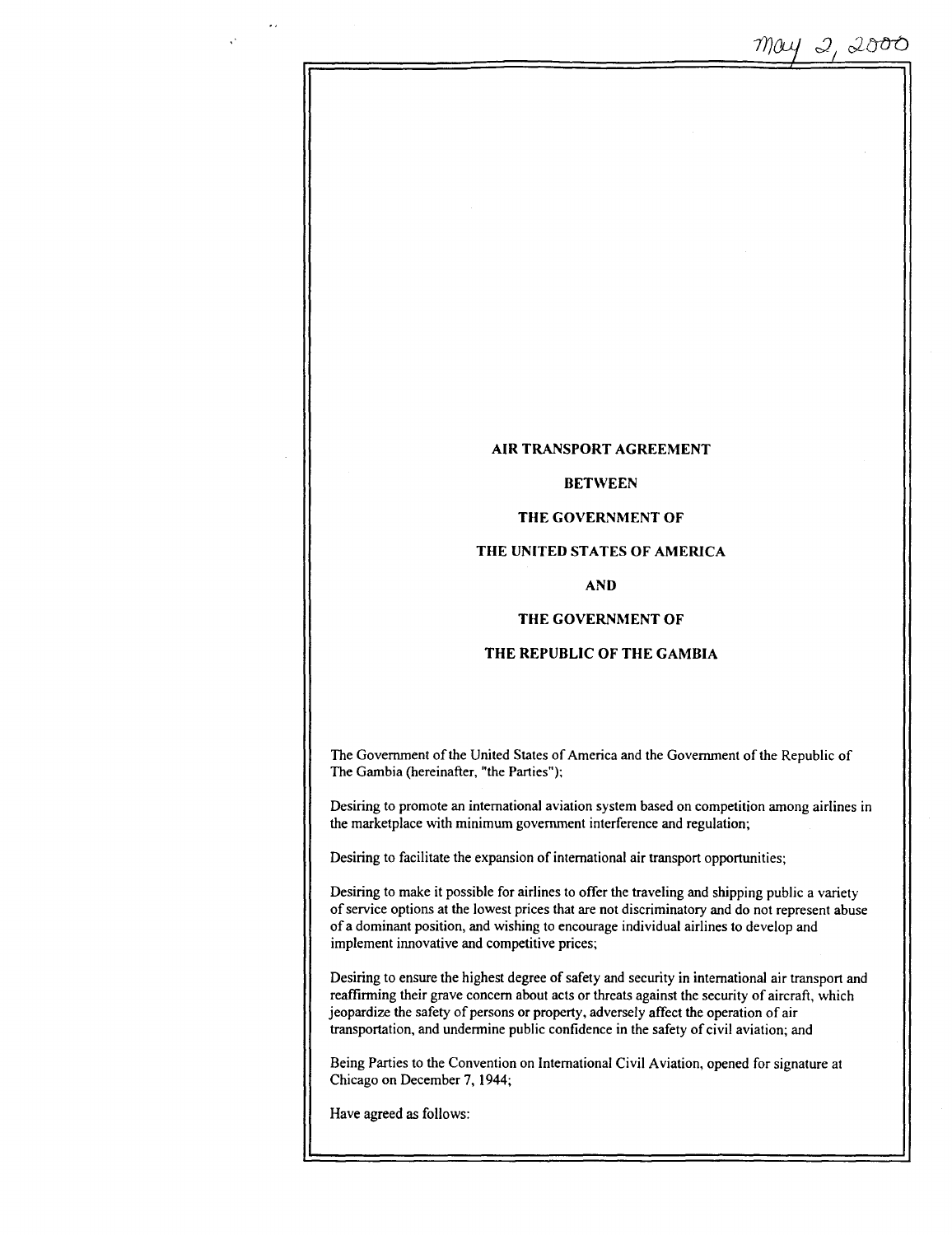#### Article 1

#### Definitions

For the purposes of this Agreement, unless otherwise stated, the term:

1 . "Aeronautical authorities" means, in the case of the United States, the Department of Transportation, or its successor, and in the case of The Gambia, the Department of State for Works, Communications and Information, or its successor, and any person or agency authorized to perform functions exercised by the said Department;

 $2.$ "Agreement" means this Agreement, its Annexes, and any amendments thereto;

3 . "Air transportation" means the public carriage by aircraft of passengers, baggage, cargo, and mail, separately or in combination, for remuneration or hire;

4. "Convention" means the Convention on International Civil Aviation, opened for signature at Chicago on December 7, 1944, and includes:

a. any amendment that has entered into force under Article 94(a) of the Convention and has been ratified by both Parties, and

b. any Annex or any amendment thereto adopted under Article 90 of the Convention, insofar as such Annex or amendment is at any given time effective for both Parties;

5 . "Designated airline" means an airline designated and authorized in accordance with Article 3 of this Agreement;

6 . "Full cost" means the cost of providing service plus a reasonable charge for administrative overhead;

7 . "International air transportation" means air transportation that passes through the airspace over the territory of more than one State ;

8. "Price" means any fare, rate or charge for the carriage of passengers (and their baggage) and/or cargo (excluding mail) in air transportation charged by airlines, including their agents, and the conditions governing the availability of such fare, rate or charge;

 $9<sub>l</sub>$ "Stop for non-traffic purposes" means a landing for any purpose other than taking on or discharging passengers, baggage . cargo and/or mail in air transportation ;

10. "Territory" means the land areas under the sovereignty, jurisdiction, protection, or trusteeship of a Party, and the territorial waters adjacent thereto; and

11 . "User charge" means a charge imposed on airlines for the provision of airport, air navigation, or aviation security facilities or services including related services and facilities .

# Article 2

#### Grant of Rights

I . Each Party grants to the other Party the following rights for the conduct of international air transportation by the airlines of the other Party :

a. the right to fly across its territory without landing;

b. the right to make stops in its territory for non-traffic purposes; and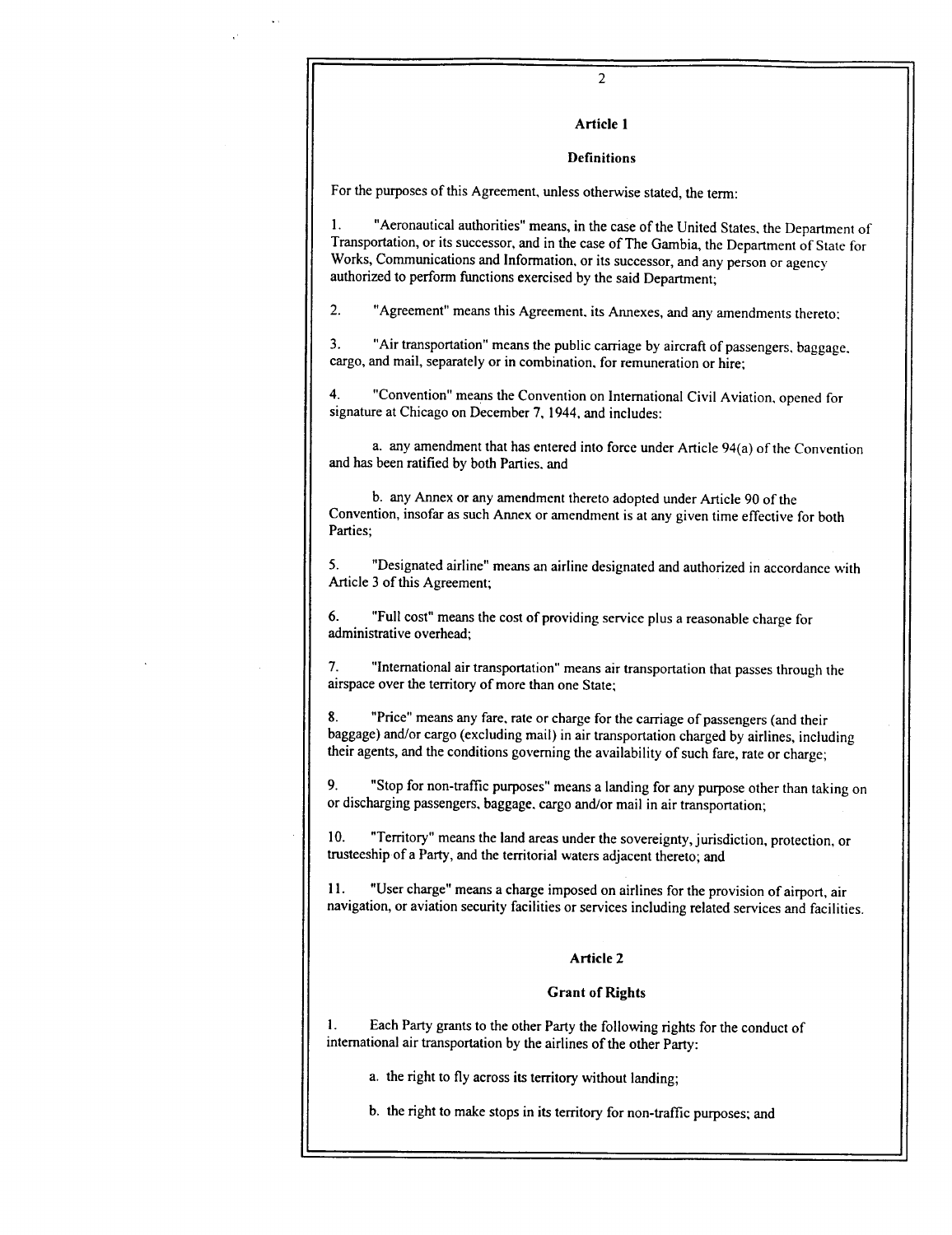c. the rights otherwise specified in this Agreement.

2 . Nothing in this Article shall be deemed to confer on the airline or airlines of one Party the rights to take on board, in the territory of the other Party, passengers, their baggage, cargo, or mail carried for compensation and destined for another point in the territory of that other Party .

3

## Article 3

#### Designation and Authorization

1 . Each Party shall have the right to designate as many airlines as it wishes to conduct international air transportation in accordance with this Agreement and to withdraw or alter such designations . Such designations shall be transmitted to the other Party in writing through diplomatic channels, and shall identify whether the airline is authorized to conduct the type of air transportation specified in Annex I or in Annex 11 or both .

2. On receipt of such a designation, and of applications from the designated airline, in the form and manner prescribed for operating authorizations and technical permissions . the other Party shall grant appropriate authorizations and permissions with minimum procedural delay, provided:

a. substantial ownership and effective control of that airline are vested in the Party designating the airline, nationals of that Party, or both;

b. the designated airline is qualified to meet the conditions prescribed under the laws and regulations normally applied to the operation of international air transportation by the Party considering the application or applications; and

c . the Party designating the airline is maintaining and administering the standards set forth in Article 6 (Safety) and Article 7 (Aviation Security) .

### Article 4

## Revocation of Authorization

1 . Either Party may revoke, suspend or limit the operating authorizations or technical permissions of an airline designated by the other Party where :

a. substantial ownership and effective control of that airline are not vested in the other Party, the Party's nationals, or both ;

b. that airline has failed to comply with the laws and regulations referred to in Article 5 (Application of Laws) of this Agreement; or

c . the other Party is not maintaining and administering the standards as set forth in Article 6 (Safety).

2. Unless immediate action is essential to prevent further noncompliance with subparagraphs lb or Ic of this Article, the rights established by this Article shall be exercised only after consultation with the other Party.

3 . This Article does not limit the rights of either Party to withhold, revoke, limit or impose conditions on the operating authorization or technical permission of an airline or airlines of the other Party in accordance with the provisions of Article 7 (Aviation Security) .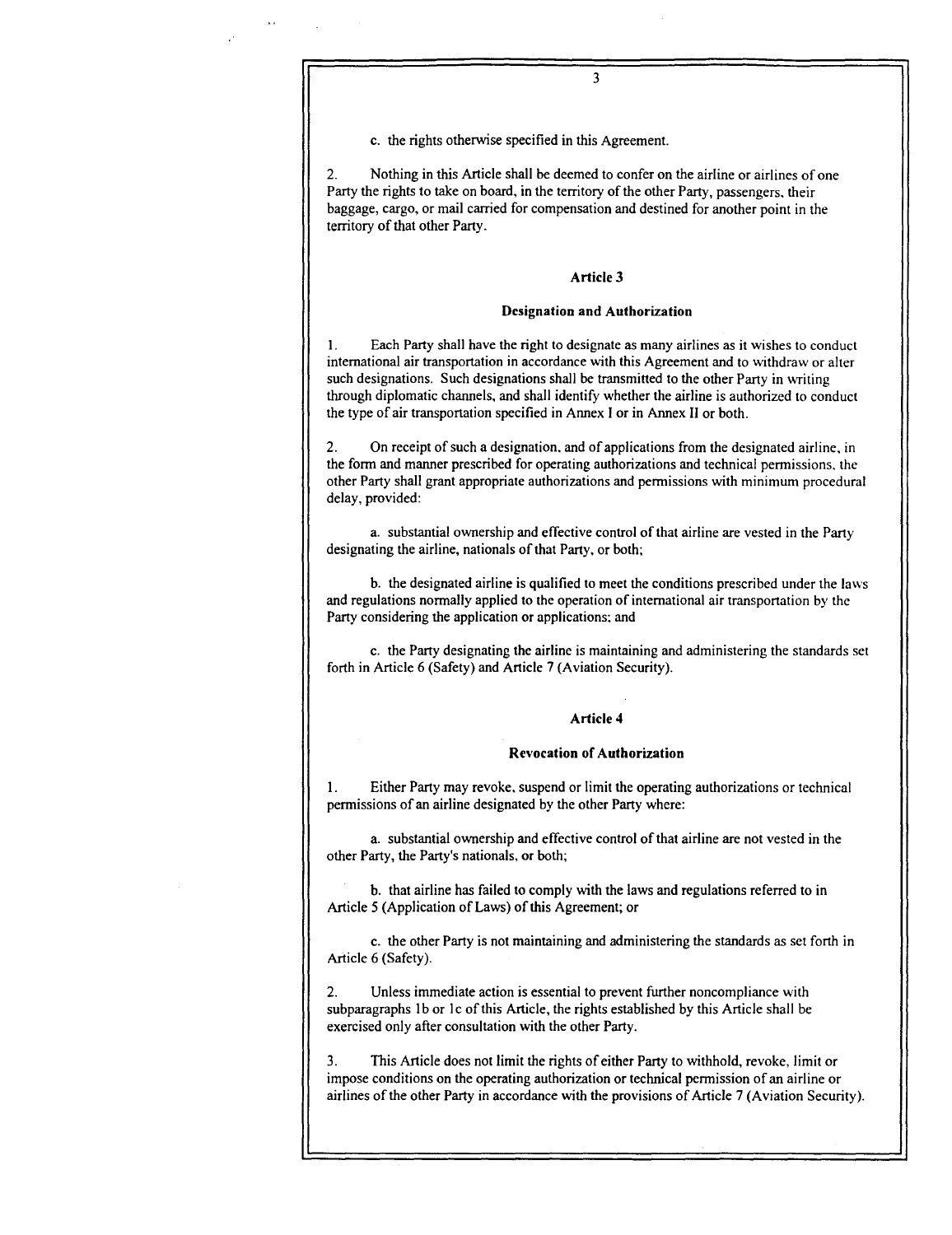# Article 5

### Application of Laws

**1**. While entering, within, or leaving the territory of one Party, its laws and regulations relating to the operation and navigation of aircraft shall be complied with by the other Party's airlines .

 $2.$ While entering, within, or leaving the territory of one Party, its laws and regulations relating to the admission to or departure from its territory of passengers, crew or cargo on aircraft (including regulations relating to entry, clearance, aviation security, immigration, passports, customs and quarantine or, in the case of mail, postal regulations) shall be complied with by, or on behalf of, such passengers, crew or cargo of the other Party's airlines.

# Article 6

#### Safety

**1**. Each Party shall recognize as valid, for the purpose of operating the air transportation provided for in this Agreement, certificates of airworthiness, certificates of competency, and licenses issued or validated by the other Party and still in force, provided that the requirements for such certificates or licenses at least equal the minimum standards that may be established pursuant to the Convention. Each Party may, however, refuse to recognize as valid for the purpose of flight above its own territory, certificates of competency and licenses granted to or validated for its own nationals by the other Party .

2. Either Party may request consultations concerning the safety standards maintained by the other Party relating to aeronautical facilities, aircrews, aircraft, and operation of the designated airlines. If, following such consultations, one Party finds that the other Party does not effectively maintain and administer safety standards and requirements in these areas that at least equal the minimum standards that may be established pursuant to the Convention, the other Party shall be notified of such findings and the steps considered necessary to conform with these minimum standards, and the other Party shall take appropriate corrective action . Each Party reserves the right to withhold, revoke, or limit the operating authorization or technical permission of an airline or airlines designated by the other Party in the event the other Party does not take such appropriate corrective action within a reasonable time.

### Article 7

## Aviation Security

 $\mathbf{1}$ . In accordance with their rights and obligations under international law, the Parties reaffirm that their obligation to each other to protect the security of civil aviation against acts of unlawful interference forms an integral part of this Agreement . Without limiting the generality of their rights and obligations under international law, the Parties shall in particular act in conformity with the provisions of the Convention on Offenses and Certain Other Acts Committed on Board Aircraft, signed at Tokyo on September 14, 1963, the Convention for the Suppression of Unlawful Seizure of Aircraft, signed at The Hague on December 16, 1970, the Convention for the Suppression of Unlawful Acts against the Safety of Civil Aviation, signed at Montreal on September 23, 1971, and the Protocol for the Suppression of Unlawful Acts of Violence at Airports Serving International Civil Aviation, done at Montreal on February 24, 1988 .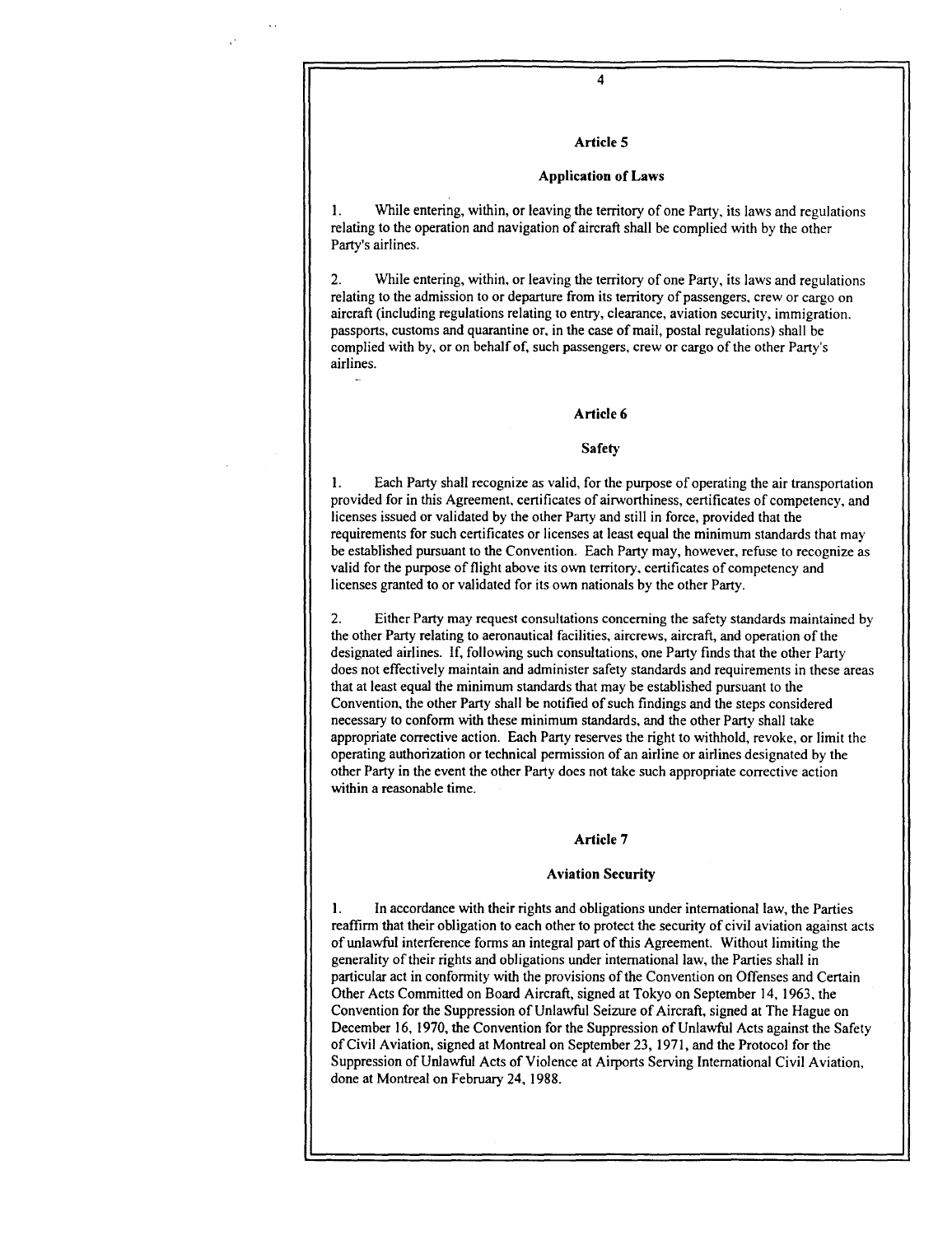2. The Parties shall provide upon request all necessary assistance to each other to prevent acts of unlawful seizure of civil aircraft and other unlawful acts against the safety \* of such aircraft, of their passengers and crew, and of airports and air navigation facilities, and to address any other threat to the security of civil air navigation .

5

3 . The Parties shall, in their mutual relations, act in conformity with the aviation security standards and appropriate recommended practices established by the International Civil Aviation Organization and designated as Annexes to the Convention ; they shall require that operators of aircraft of their registry, operators of aircraft who have their principal place of business or permanent residence in their territory, and the operators of airports in their territory act in conformity with such aviation security provisions .

4. Each Party agrees to observe the security provisions required by the other Party for entry into, for departure from, and while within the territory of that other Party and to take adequate measures to protect aircraft and to inspect passengers, crew, and their baggage and carry-on items, as well as cargo and aircraft stores, prior to and during boarding or loading. Each Party shall also give positive consideration to any request from the other Party for special security measures to meet a particular threat.

5. When an incident or threat of an incident of unlawful seizure of aircraft or other unlawful acts against the safety of passengers, crew, aircraft, airports or air navigation facilities occurs, the Parties shall assist each other by facilitating communications and other appropriate measures intended to terminate rapidly and safely such incident or threat .

6. When a Party has reasonable grounds to believe that the other Party has departed from the aviation security provisions of this Article, the aeronautical authorities of that Party may request immediate consultations with the aeronautical authorities of the other Party . Failure to reach a satisfactory agreement within 15 days from the date of such request shall constitute grounds to withhold, revoke, limit, or impose conditions on the operating authorization and technical permissions of an airline or airlines of that Party . When required by an emergency, a Party may take interim action prior to the expiry of 15 days .

## Article 8

### Commercial Opportunities

I . The airlines of each Party shall have the right to establish offices in the territory of the other Party for the promotion and sale of air transportation.

2. The designated airlines of each Party shall be entitled, in accordance with the laws and regulations of the other Party relating to entry, residence, and employment, to bring in and maintain in the territory of the other Party managerial, sales, technical, operational, and other specialist staff required for the provision of air transportation .

3 . Each designated airline shall have the right to perform its own ground-handling in the territory of the other Party ("self-handling") or, at its option, select among competing agents for such services in whole or in part. The rights shall be subject only to physical constraints resulting from considerations of airport safety . Where such considerations preclude self-handling, ground services shall be available on an equal basis to all airlines ; charges shall be based on the costs of services provided; and such services shall be comparable to the kind and quality of services as if self-handling were possible .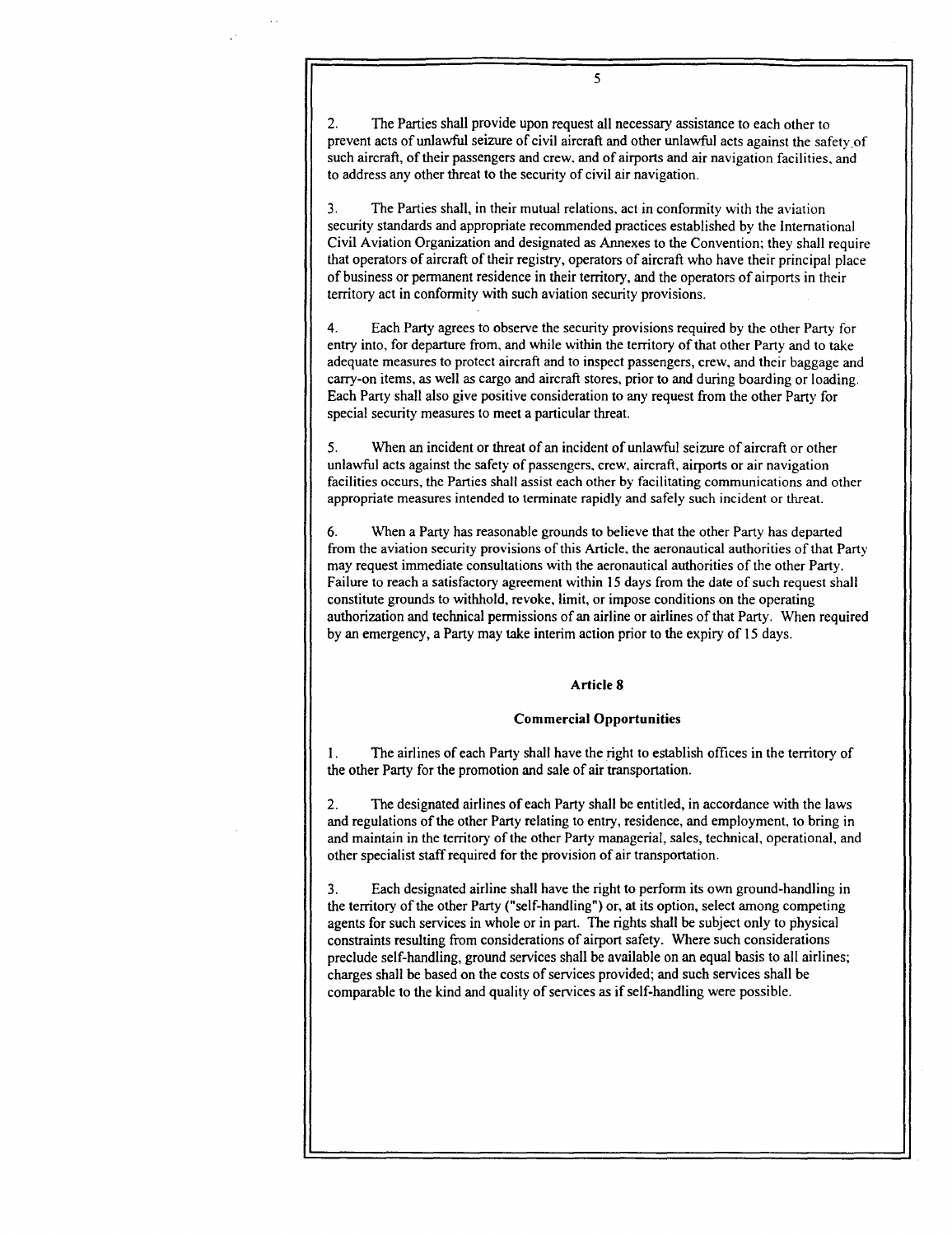$4.$ Any airline of each Party may engage in the sale of air transportation in the territory of the other Party directly and, at the airline's discretion, through its agents, except as may be specifically provided by the charter regulations of the country in which the charter originates that relate to the protection of passenger funds, and passenger cancellation and refund rights . Each airline shall have the right to sell such transportation, and any person shall be free to purchase such transportation, in the currency of that territory or in freely convertible currencies .

6

5 . Each airline shall have the right to convert and remit to its country, on demand, local revenues in excess of sums locally disbursed. Conversion and remittance shall be permitted promptly without restrictions or taxation in respect thereof at the rate of exchange applicable to current transactions and remittance on the date the carrier makes the initial application for remittance.

6. The airlines of each Party shall be permitted to pay for local expenses, including purchases of fuel, in the territory of the other Party in local currency . At their discretion, the airlines of each Party may pay for such expenses in the territory of the other Party in freely convertible currencies according to local currency regulation .

7 . In operating or holding out the authorized services on the agreed routes, any designated airline of one Party may enter into cooperative marketing arrangements such as blocked-space, code-sharing or leasing arrangements. with

a. an airline or airlines of either Party; and

b. an airline or airlines of a third country, provided that such third country authorizes or allows comparable arrangements between the airlines of the other Party and other airlines on services to, from and via such third country;

provided that all airlines in such arrangements (i) hold the appropriate authority and (ii) meet the requirements normally applied to such arrangements .

8. Notwithstanding any other provision of this Agreement, airlines and indirect providers of cargo transportation of both Parties shall be permitted, without restriction, to employ in connection with international air transportation any surface transportation for cargo to or from any points in the territories of the Parties or in third countries, including transport to and from all airports with customs facilities, and including, where applicable, the right to transport cargo in bond under applicable laws and regulations . Such cargo, whether moving by surface or by air, shall have access to airport customs processing and facilities . Airlines may elect to perform their own surface transportation or to provide it through arrangements with other surface carriers, including surface transportation operated by other airlines and indirect providers of cargo air transportation . Such intermodal cargo services may be offered at a single, through price for the air and surface transportation combined, provided that shippers are not misled as to the facts concerning such transportation.

#### Article 9

## Customs Duties and Charges

**1**. On arriving in the territory of one Party, aircraft operated in international air transportation by the designated airlines of the other Party, their regular equipment, ground equipment, fuel, lubricants, consumable technical supplies, spare parts (including engines), aircraft stores (including but not limited to such items of food, beverages and liquor, tobacco and other products destined for sale to or use by passengers in limited quantities during flight), and other items intended for or used solely in connection with the operation or servicing of aircraft engaged in international air transportation shall be exempt, on the basis of reciprocity, from all import restrictions, property taxes and capital levies, customs duties,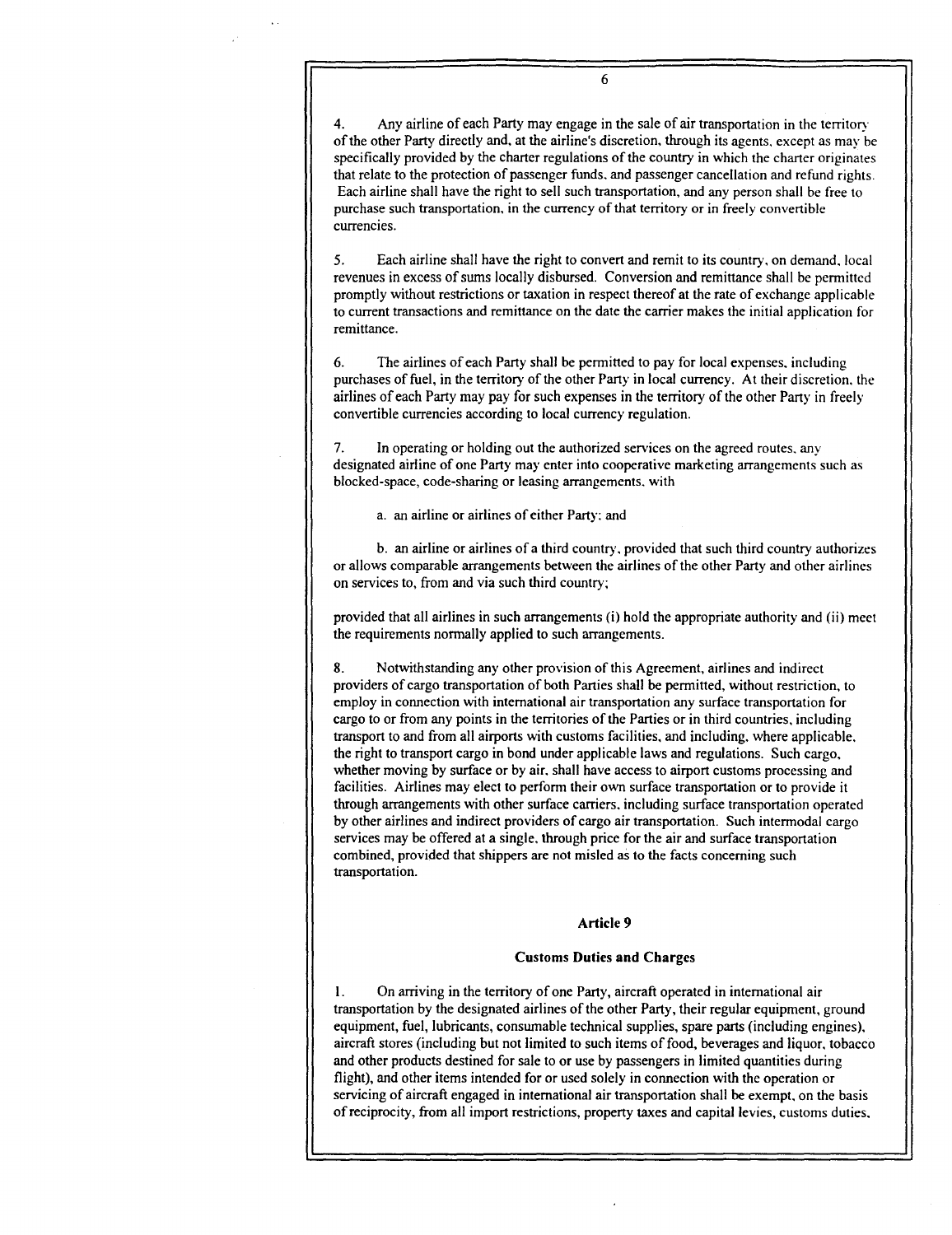excise taxes, and similar fees and charges that are (a) imposed by the national authorities, and (b) not based on the cost of services provided, provided that such equipment and supplies remain on board the aircraft.

7

 $\overline{2}$  . There shall also be exempt, on the basis of reciprocity, from the taxes, levies, duties, fees and charges referred to in paragraph I of this Article, with the exception of charges based on the cost of the service provided :

a. aircraft stores introduced into or supplied in the territory of a Party and taken on board, within reasonable limits, for use on outbound aircraft of an airline of the other Party engaged in international air transportation, even when these stores are to be used on a part of the journey performed over the territory of the Party in which they are taken on board;

b. ground equipment and spare parts (including engines) introduced into the territory of a Party for the servicing, maintenance, or repair of aircraft of an airline of the other Party used in international air transportation;

c. fuel, lubricants and consumable technical supplies introduced into or supplied in the territory of a Party for use in an aircraft of an airline of the other Party engaged in international air transportation, even when these supplies are to be used on a part of the journey performed over the territory of the Party in which they are taken on board; and

d. promotional and advertising materials introduced into or supplied in the territory of one Party and taken on board, within reasonable limits, for use on outbound aircraft of an airline of the other Party engaged in international air transportation, even when these stores are to be used on a part of the journey performed over the territory of the Party in which they are taken on board.

3 . Equipment and supplies referred to in paragraphs I and 2 of this Article may be required to be kept under the supervision or control of the appropriate authorities .

4. The exemptions provided by this Article shall also be available where the designated airlines of one Party have contracted with another airline, which similarly enjoys such exemptions from the other Party, for the loan or transfer in the territory of the other Party of the items specified in paragraphs 1 and 2 of this Article.

Article 10

#### User Charges

 $\mathbf{1}$ . User charges that may be imposed by the competent charging authorities or bodies of each Party on the airlines of the other Party shall be just, reasonable, not unjustly discriminatory, and equitably apportioned among categories of users. In any event, any such user charges shall be assessed on the airlines of the other Party on terms not less favorable than the most favorable terms available to any other airline at the time the charges are assessed .

 $\overline{2}$ . User charges imposed on the airlines of the other Party may reflect, but shall not exceed, the full cost to the competent charging authorities or bodies of providing the appropriate airport, airport environmental, air navigation, and aviation security facilities and services at the airport or within the airport system. Such charges may include a reasonable return on assets, after depreciation. Facilities and services for which charges are made shall be provided on an efficient and economic basis.

 $3<sub>l</sub>$ Each Party shall encourage consultations between the competent charging authorities or bodies in its territory and the airlines using the services and facilities, and shall encourage the competent charging authorities or bodies and the airlines to exchange such information as may be necessary to permit an accurate review of the reasonableness of the charges in accordance with the principles of paragraphs 1 and 2 of this Article. Each Party shall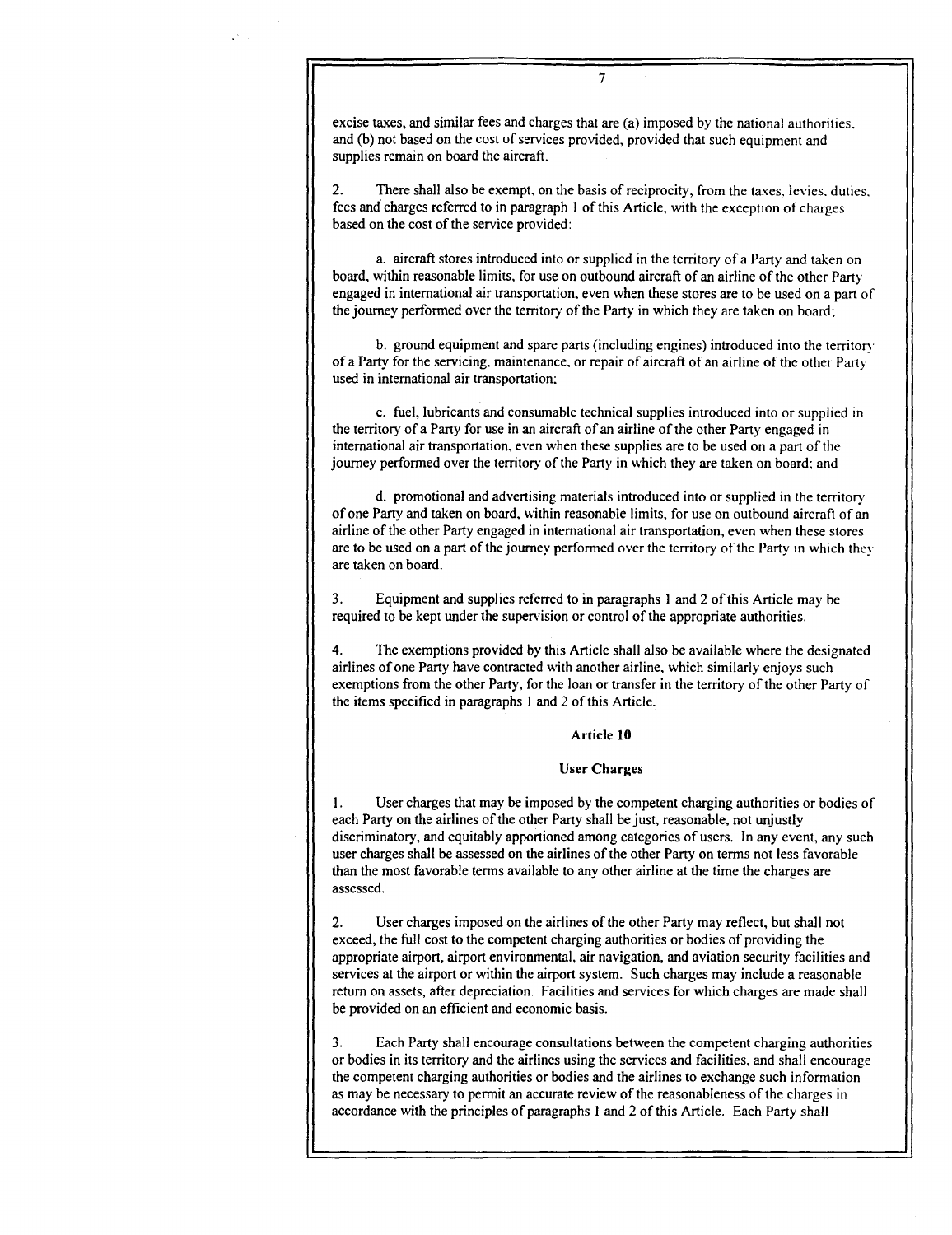encourage the competent charging authorities to provide users with reasonable notice of any proposal for changes in user charges to enable users to express their views before changes are made .

8

4 . Neither Party shall be held, in dispute resolution procedures pursuant to Article 14, to be in breach of a provision of this Article, unless (a) it fails to undertake a review of the charge or practice that is the subject of complaint by the other Party within a reasonable amount of time; or (b) following such a review it fails to take all steps within its power to remedy any charge or practice that is inconsistent with this Article .

# Article 11

# Fair Competition

1 . Each Party shall allow a fair and equal opportunity for the designated airlines of both Parties to compete in providing the international air transportation governed by this Agreement.

2. Each Party shall allow each designated airline to determine the frequency and capacity of the international air transportation it offers based upon commercial considerations in the marketplace. Consistent with this right, neither Party shall unilaterally limit the volume of traffic, frequency or regularity of service, or the aircraft type or types operated by the designated airlines of the other Party, except as may be required for customs . technical, operational, or environmental reasons under uniform conditions consistent with Article 15 of the Convention.

3 . Neither Party shall impose on the other Party's designated airlines a first-refusal requirement, uplift ratio, no-objection fee, or any other requirement with respect to capacity, frequency or traffic that would be inconsistent with the purposes of this Agreement.

 $4.$ Neither Party shall require the filing of schedules, programs for charter flights, or operational plans by airlines of the other Party for approval, except as may be required on a non-discriminatory basis to enforce the uniform conditions foreseen by paragraph 2 of this Article or as may be specifically authorized in an Annex to this Agreement. If a Party requires filings for information purposes, it shall minimize the administrative burdens of filing requirements and procedures on air transportation intermediaries and on designated airlines of the other Party.

#### Article 12

### Pricing

**1**. Each Party shall allow prices for air transportation to be established by each designated airline based upon commercial considerations in the marketplace . Intervention by the Parties shall be limited to:

a. prevention of unreasonably discriminatory prices or practices ;

b. protection of consumers from prices that are unreasonably high or restrictive due to the abuse of a dominant position; and

c. protection of airlines from prices that are artificially low due to direct or indirect governmental subsidy or support.

2 . Each Party may require notification to or filing with its aeronautical authorities of prices to be charged to or from its territory by airlines of the other Party . Notification or filing by the airlines of both Parties may be required not more than 30 days before the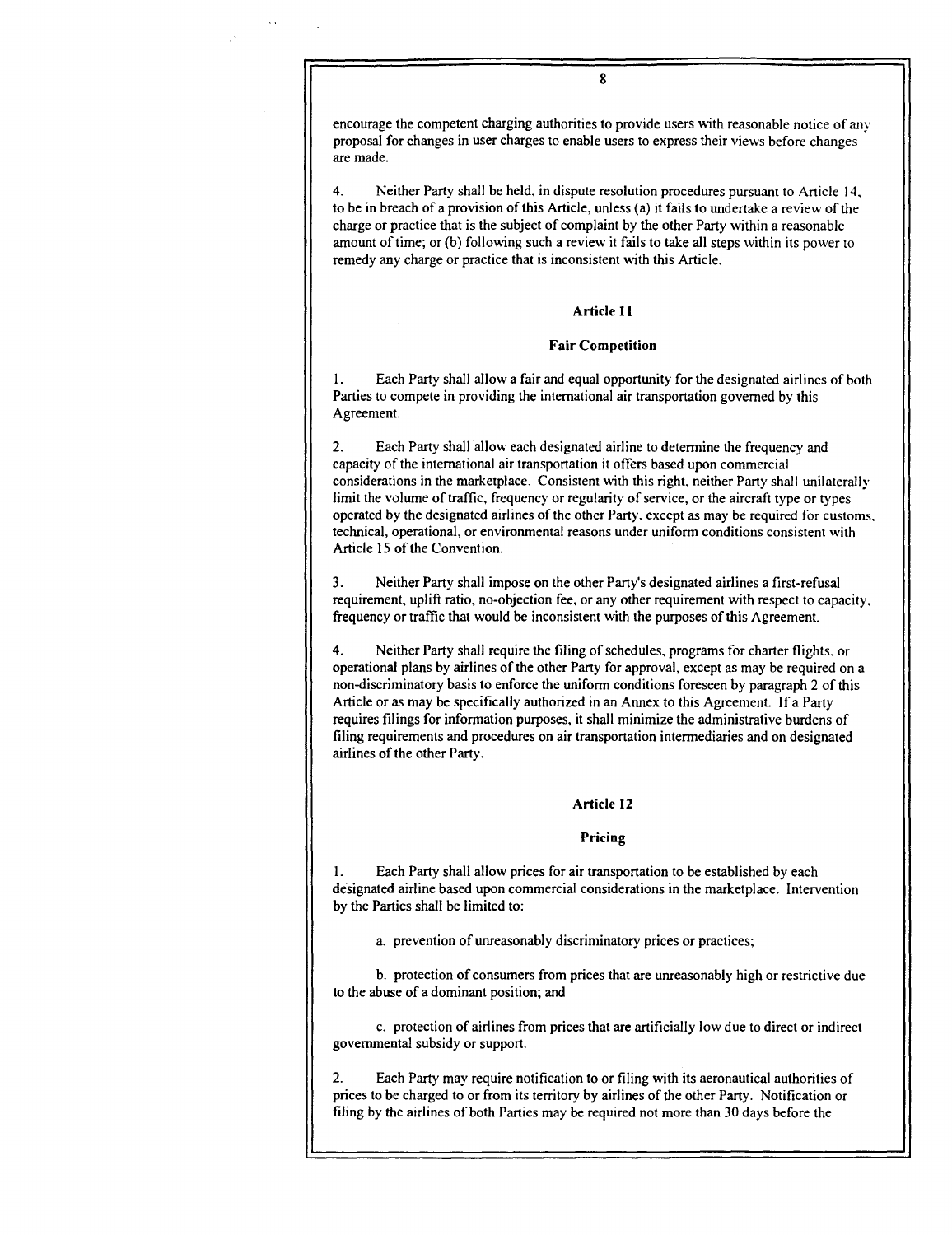proposed date of effectiveness. In individual cases, notification or filing may be permitted on shorter notice than normally required . Neither Party shall require the notification or filing by airlines of the other Party of prices charged by charterers to the public, except as may be required on a non-discriminatory basis for information purposes .

9

3. Neither Party shall take unilateral action to prevent the inauguration or continuation of a price proposed to be charged or charged by (a) an airline of either Party for international air transportation between the territories of the Parties, or (b) an airline of one Party for international air transportation between the territory of the other Party and any other country, including in both cases transportation on an interline or intraline basis. If either Party believes that any such price is inconsistent with the considerations set forth in paragraph I of this Article, it shall request consultations and notify the other Party of the reasons for its dissatisfaction as soon as possible. These consultations shall be held not later than 30 days after receipt of the request, and the Parties shall cooperate in securing information necessary for reasoned resolution of the issue . If the Parties reach agreement with respect to a price for which a notice of dissatisfaction has been given, each Party shall use its best efforts to put that agreement into effect. Without such mutual agreement, the price shall go into effect or continue in effect.

# Article 13

## Consultations

Either Party may, at any time, request consultations relating to this Agreement. Such consultations shall begin at the earliest possible date, but not later than 60 days from the date the other Party receives the request unless otherwise agreed.

#### Article 14

#### Settlement of Disputes

 $\mathbf{1}$ Any dispute arising under this Agreement, except those that may arise under paragraph 3 of Article 12 (Pricing), that is not resolved by a first round of formal consultations may be referred by agreement of the Parties for decision to some person or body. If the Parties do not so agree, the dispute shall, at the request of either Party, be submitted to arbitration in accordance with the procedures set forth below.

2. Arbitration shall be by a tribunal of three arbitrators to be constituted as follows :

a. Within 30 days after the receipt of a request for arbitration, each Party shall name one arbitrator. Within 60 days after these two arbitrators have been named, they shall by agreement appoint a third arbitrator, who shall act as President of the arbitral tribunal;

b . If either Party fails to name an arbitrator, or if the third arbitrator is not appointed in accordance with subparagraph a of this paragraph, either Party may request the President of the Council of the International Civil Aviation Organization to appoint the necessary arbitrator or arbitrators within 30 days . If the President of the Council is of the same nationality as one of the Parties, the most senior Vice President who is not disqualified on that ground shall make the appointment.

3 . Except as otherwise agreed, the arbitral tribunal shall determine the limits of its jurisdiction in accordance with this Agreement and shall establish its own procedural rules . The tribunal, once formed, may recommend interim relief measures pending its final determination. At the direction of the tribunal or at the request of either of the Parties, a conference to determine the precise issues to be arbitrated and the specific procedures to be followed shall be held not later than 15 days after the tribunal is fully constituted .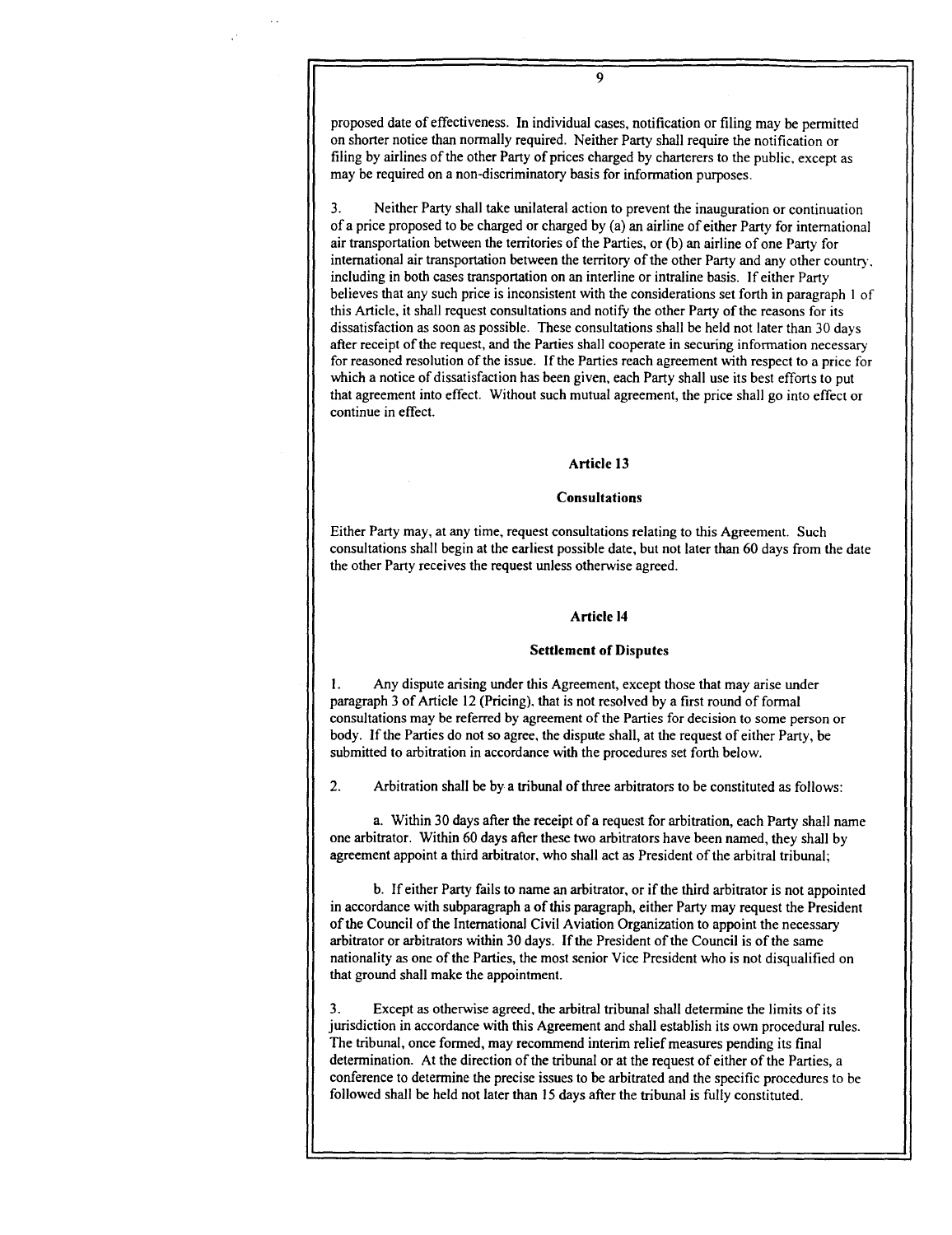4. Except as otherwise agreed or as directed by the tribunal, each Party shall submit a memorandum within 45 days of the time the tribunal is fully constituted . Replies shall be due 60 days later. The tribunal shall hold a hearing at the request of either Party or on its own initiative within 15 days after replies are due .

5. The tribunal shall attempt to render a written decision within 30 days after completion of the hearing or, if no hearing is held, after the date both replies are submitted . The decision of the majority of the tribunal shall prevail.

6. The Parties may submit requests for clarification of the decision within 15 days after it is rendered and any clarification given shall be issued within 15 days of such request.

7. Each Party shall, to the degree consistent with its national law, give full effect to any decision or award of the arbitral tribunal.

8 . The expenses of the arbitral tribunal, including the fees and expenses of the arbitrators, shall be shared equally by the Parties . Any expenses incurred by the President of the Council of the International Civil Aviation Organization in connection with the procedures of paragraph 2b of this Article shall be considered to be part of the expenses of the arbitral tribunal.

### Article 15

## Termination

Either Party may, at any time, give notice in writing to the other Party of its decision to terminate this Agreement. Such notice shall be sent simultaneously to the International Civil Aviation Organization. This Agreement shall terminate at midnight (at the place of receipt of the notice to the other Party) immediately before the first anniversary of the date of receipt of the notice by the other Party, unless the notice is withdrawn by agreement of the Parties before the end of this period.

## Article 16

#### Registration with ICAO

This Agreement and all amendments thereto shall be registered with the International Civil Aviation Organization.

#### Article 17

# Entry into Force

 $\mathbf{1}$ . This Agreement shall enter into force following accession by the Government of the Republic of The Gambia to the Protocol for the Suppression of Unlawful Acts of Violence at Airports Serving International Civil Aviation, done at Montreal on February 24, 1988, supplementary to the Convention for the Suppression of Unlawful Acts against the Safety of Civil Aviation, done at Montreal on September 23, 1971, and an exchange of notes indicating that the Government of the Republic of The Gambia has completed its accession to the aforementioned Protocol and that each Party has completed all necessary internal procedures.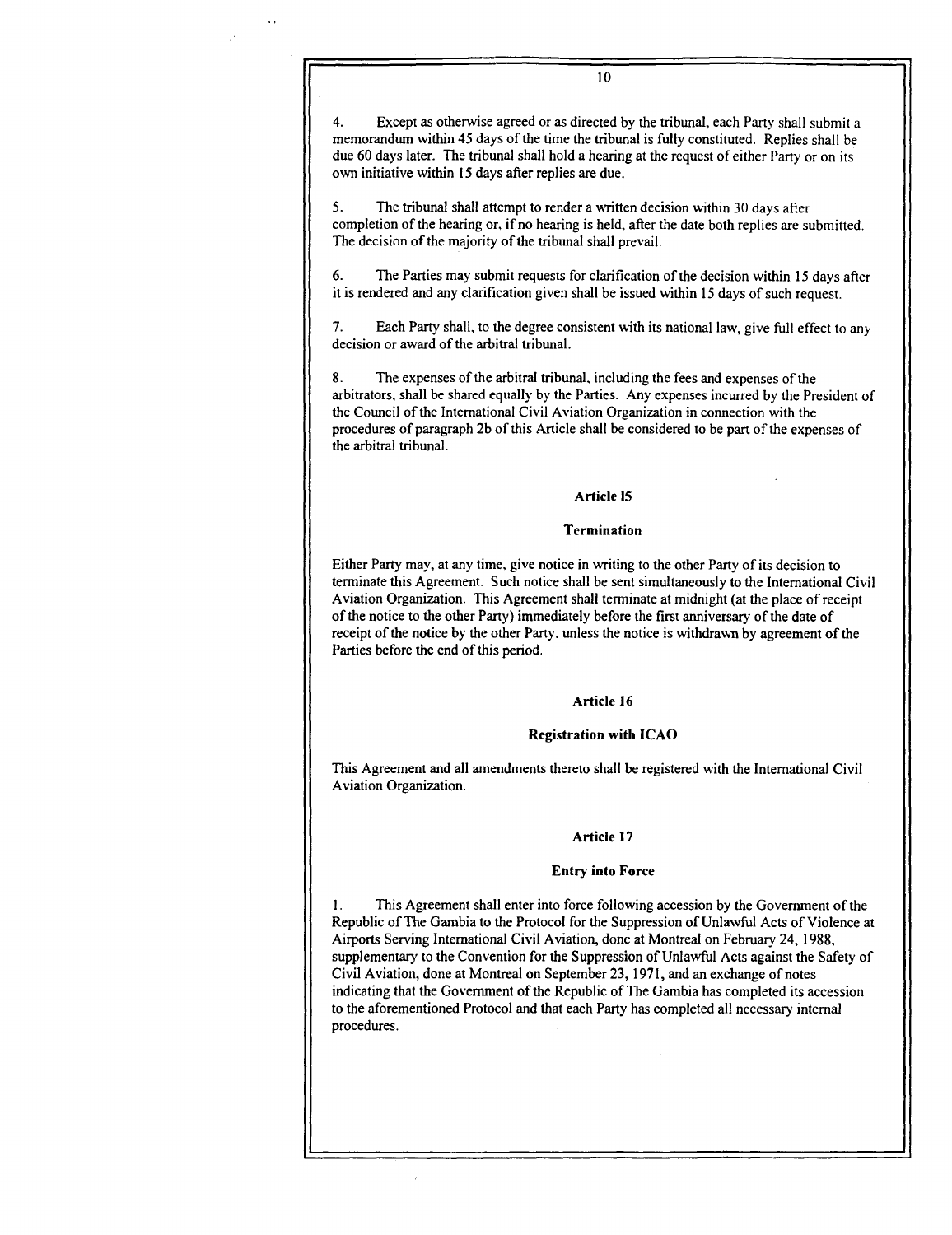$2.$ Upon entry into force, this Agreement shall supercede the Agreement between the Government of the United States of America and the Government of the United Kingdom Relating to Air Services between their Respective Territories, signed at Bermuda on February 11, 1946, as continued in force between the United States and The Gambia, and the agreement on aviation security between the United States of America and the Republic of The Gambia, effected by exchange of notes at Banjul on September 14 and 15, 1992.

IN WITNESS WHEREOF the undersigned, being duly authorized by their respective Governments, have signed this Agreement.

DONE at Washington, in duplicate, in the English language, this second day of May, 2000.

FOR THE GOVERNMENT OF THE UNITED STATES OF AMERICA:

FOR THE GOVERNMENT OF THE REPUBLIC OF THE GAMBIA:

Day E Str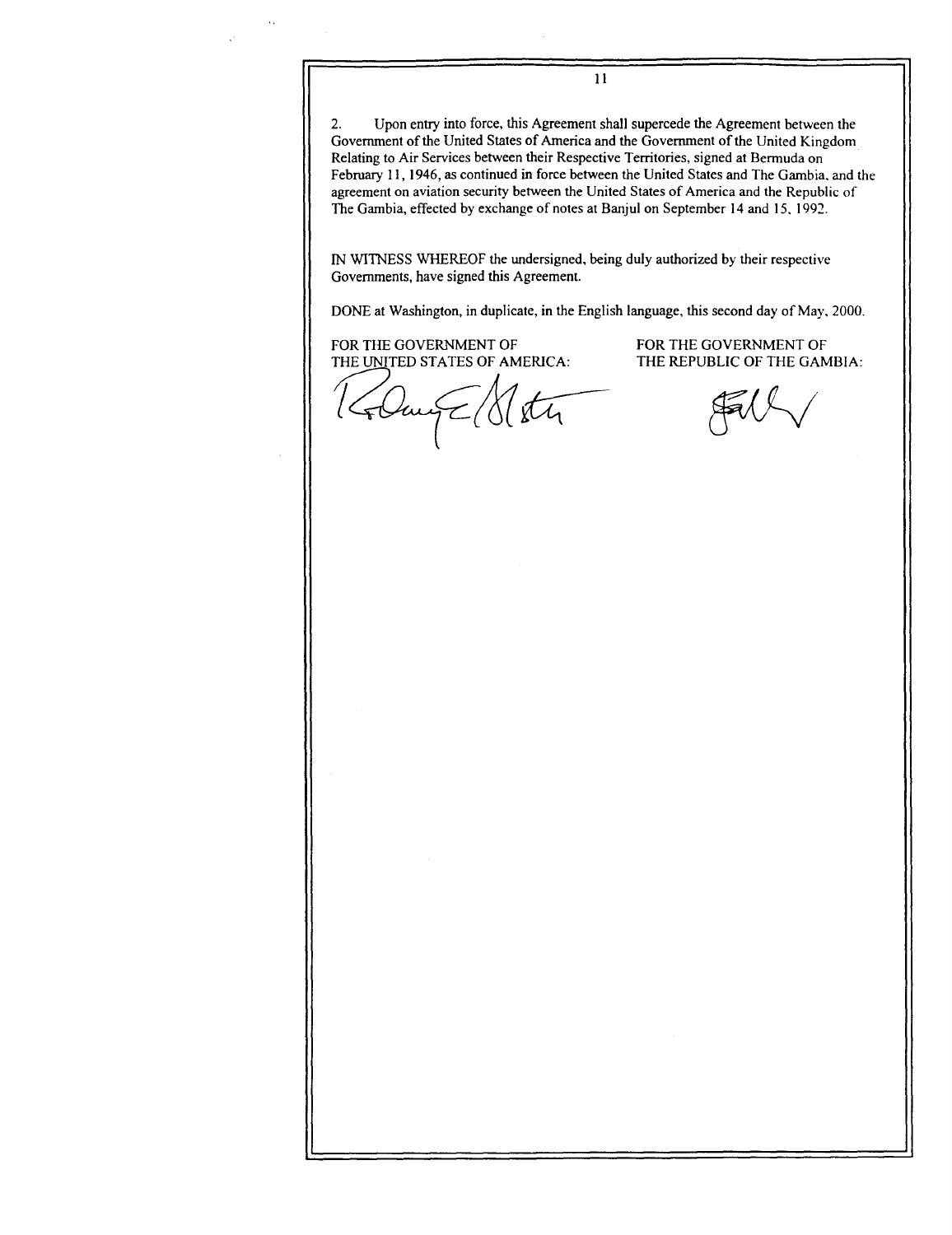# ANNEX I

# Scheduled Air Transportation

Section 1

#### Routes

Airlines of each Party designated under this Annex shall, in accordance with the terms of their designation, be entitled to perform scheduled international air transportation between points on the following routes :

A. Routes for the airline or airlines designated by the Government of the United States :

**1.** From points behind the United States via the United States and intermediate points to a point or points in The Gambia and beyond.

 $2.$ For all-cargo service or services, between The Gambia and any point or points .

B. Routes for the airline or airlines designated by the Government of The Gambia :

1. From points behind The Gambia via The Gambia and intermediate points to a point or points in the United States and beyond.

 $2.$ For all-cargo service or services, between the United States and any point or points .

# Section 2

## Operational Flexibility

Each designated airline may, on any or all flights and at its option :

- $\mathbf{1}$ . operate flights in either or both directions;
- 2 . combine different flight numbers within one aircraft operation;
- 3 . serve behind, intermediate, and beyond points and points in the territories of the Parties on the routes in any combination and in any order;
- $4.$ omit stops at any point or points;
- 5 . transfer traffic from any of its aircraft to any of its other aircraft at any point on the routes; and
- 6. serve points behind any point in its territory with or without change of aircraft or flight number and may hold out and advertise such services to the public as through services:

without directional or geographic limitation and without loss of any right to carry traffic otherwise permissible under this Agreement; provided that, with the exception of all-cargo services, the service serves a point in the territory of the Party designating the airline .

Section 3

## Change of Gauge

On any segment or segments of the routes above, any designated airline may perform international air transportation without any limitation as to change, at any point on the route, in type or number of aircraft operated; provided that, with the exception of all-cargo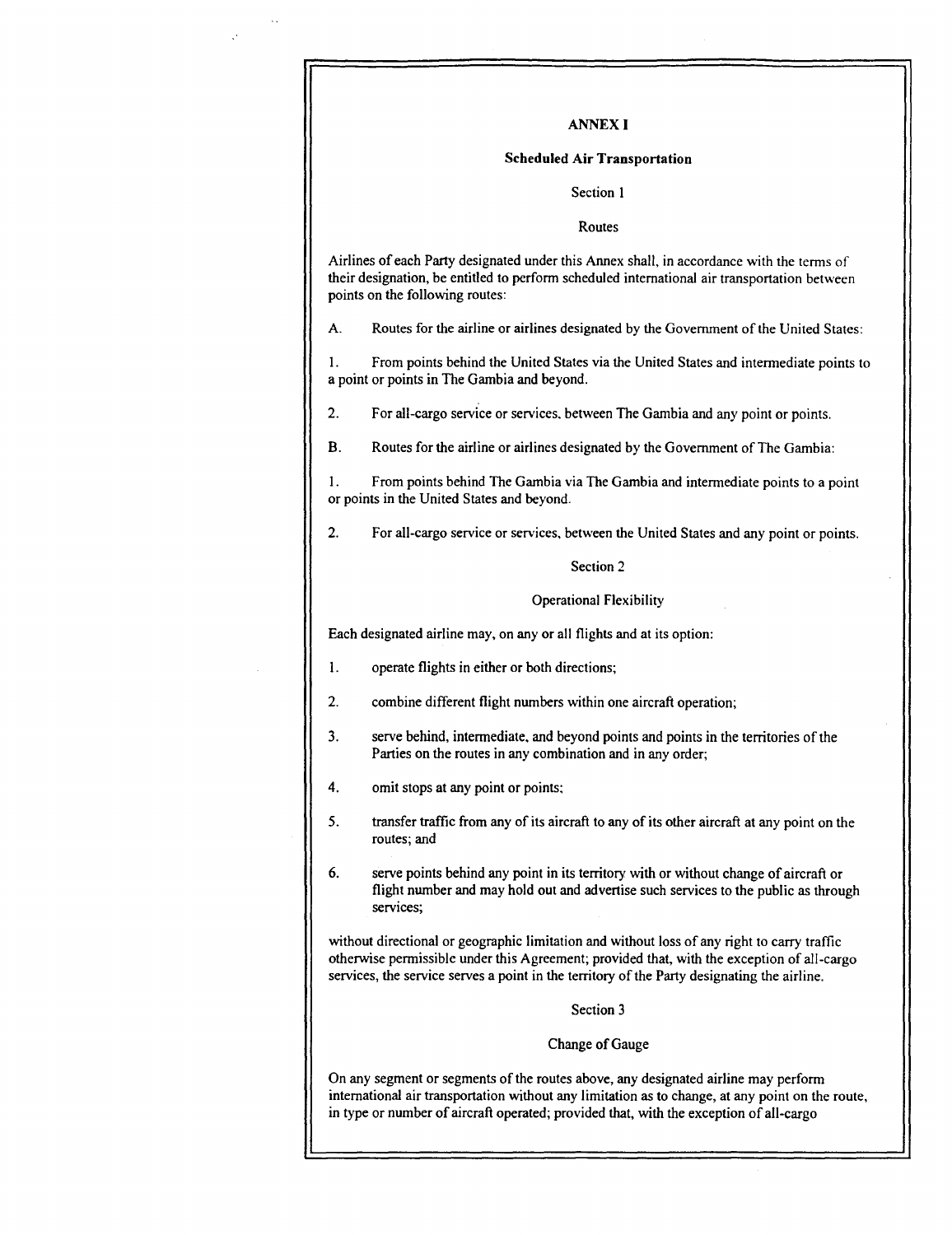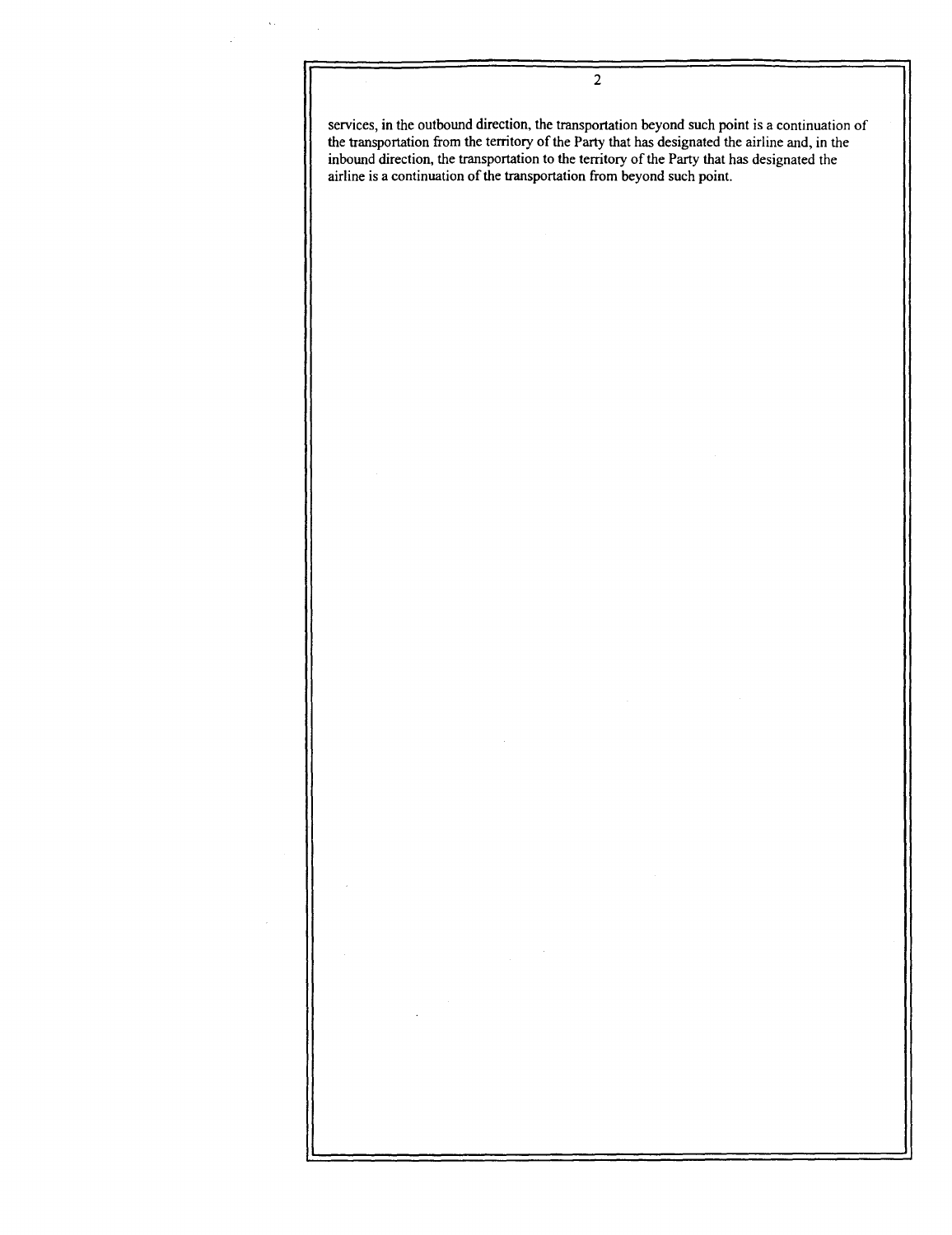# ANNEX H

# Charter Air Transportation

Section 1

A. Airlines of each Party designated under this Annex shall, in accordance with the terms of their designation, have the right to carry international charter traffic of passengers (and their accompanying baggage) and/or cargo (including, but not limited to, freight forwarder, split, and combination (passenger/cargo) charters):

1 . Between any point or points in the territory of the Party that has designated the airline and any point or points in the territory of the other Party; and

 $\mathcal{L}$ Between any point or points in the territory of the other Party and any point or points in a third country or countries, provided that, except with respect to cargo charters, such service constitutes part of a continuous operation, with or without a change of aircraft, that includes service to the homeland for the purpose of carrying local traffic between the homeland and the territory of the other Party.

B. In the performance of services covered by this Annex, airlines of each Party designated under this Annex shall also have the right: (1) to make stopovers at any points whether within or outside of the territory of either Party; (2) to carry transit traffic through the other Party's territory; (3) to combine on the same aircraft traffic originating in one Party's territory, traffic originating in the other Party's territory, and traffic originating in third countries ; and (4) to perform international air transportation without any limitation as to change, at any point on the route, in type or number of aircraft operated; provided that, except with respect to cargo charters, in the outbound direction, the transportation beyond such point is a continuation of the transportation from the territory of the Party that has designated the airline and in the inbound direction, the transportation to the territory of the Party that has designated the airline is a continuation of the transportation from beyond such point.

C. Each Party shall extend favorable consideration to applications by airlines of the other Party to carry traffic not covered by this Annex on the basis of comity and reciprocity .

#### Section 2

A. Any airline designated by either Party performing international charter air transportation originating in the territory of either Party, whether on a one-way or round-trip basis, shall have the option of complying with the charter laws, regulations, and rules either of its homeland or of the other Party . If a Party applies different rules, regulations, terms, conditions, or limitations to one or more of its airlines, or to airlines of different countries, each designated airline shall be subject to the least restrictive of such criteria .

 $\bf{B}$ . However, nothing contained in the above paragraph shall limit the rights of either Party to require airlines designated under this Annex by either Party to adhere to requirements relating to the protection of passenger funds and passenger cancellation and refund rights.

## Section 3

Except with respect to the consumer protection rules referred to in the preceding paragraph, neither Party shall require an airline designated under this Annex by the other Party, in respect of the carriage of traffic from the territory of that other Party or of a third country on a one-way or round-trip basis, to submit more than a declaration of conformity with the applicable laws, regulations and rules referred to under section 2 of this Annex or of a waiver of these laws, regulations, or rules granted by the applicable aeronautical authorities.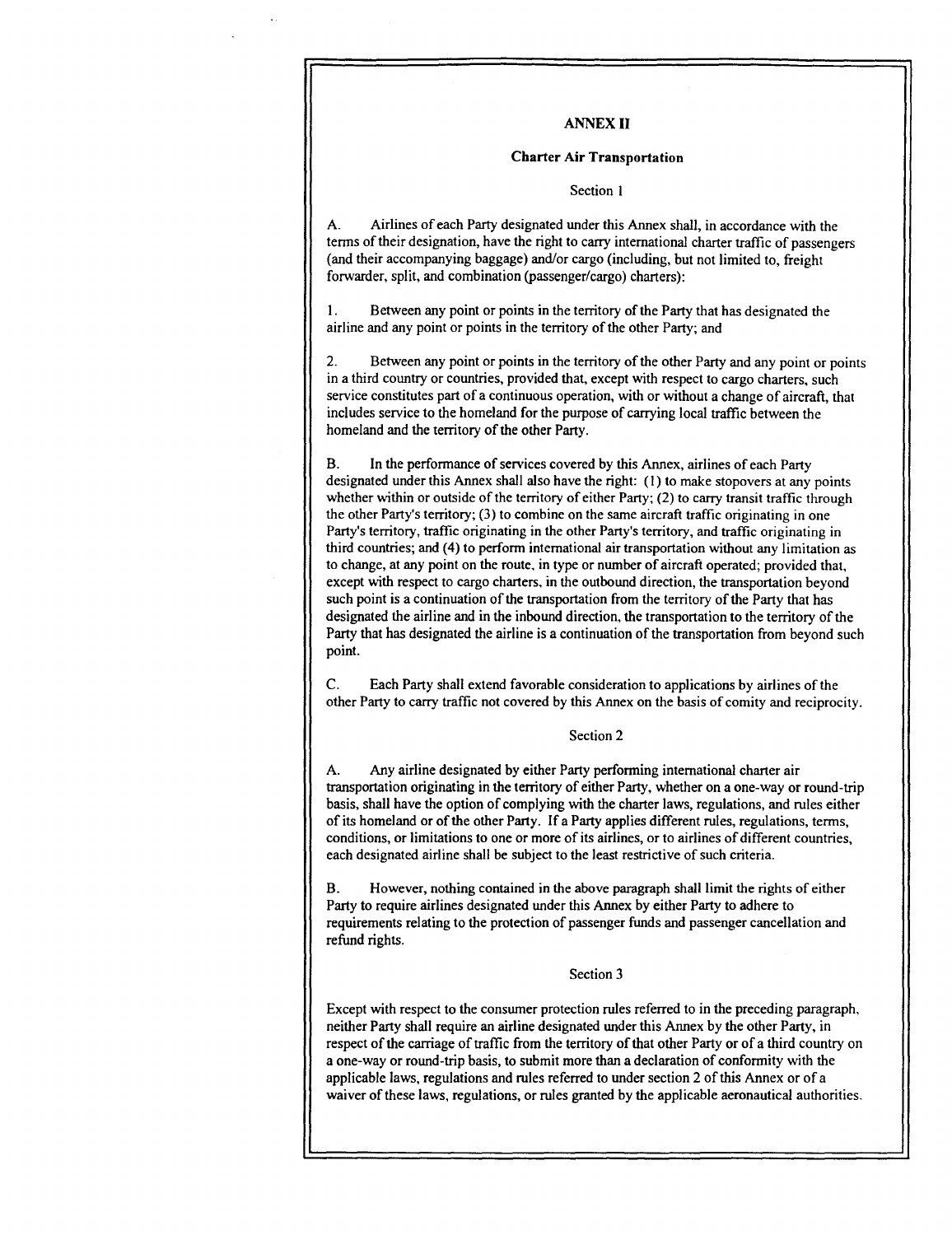# ANNEX III

# Principles of Non-Discrimination Within and Competition among Computer Reservations Systems

Recognizing that Article 11 (Fair Competition) of this Agreement guarantees the airlines of both Parties "a fair and equal opportunity to compete,"

Considering that one of the most important aspects of the ability of an airline to compete is its ability to inform the public of its services in a fair and impartial manner, and that, therefore, the quality of information about airline services available to travel agents who directly distribute such information to the traveling public and the ability of an airline to offer those agents competitive computer reservations systems (CRSs) represent the foundation for an airline's competitive opportunities, and

Considering that it is equally necessary to ensure that the interests of the consumers of air transport products are protected from any misuse of such information and its misleading presentation and that airlines and travel agents have access to effectively competitive computer reservations systems :

I . The Parties agree that CRSs will have integrated primary displays for which:

a. Information regarding international air services, including the construction of connections on those services, shall be edited and displayed based on non-discriminatory and objective criteria that are not influenced, directly or indirectly, by airline or market identity. Such criteria shall apply uniformly to all participating airlines.

b. CRS data bases shall be as comprehensive as possible .

c. CRS vendors shall not delete information submitted by participating airlines; such information shall be accurate and transparent; for example, code-shared and change-ofgauge flights and flights with stops should be clearly identified as having those characteristics .

d. All CRSs that are available to travel agents who directly distribute information about airline services to the traveling public in either Party's territory shall not only be obligated to, but shall also be entitled to, operate in conformance with the CRS rules that apply in the territory where the CRS is being operated .

e. Travel agents shall be allowed to use any of the secondary displays available through the CRS so long as the travel agent makes a specific request for that display .

2. A Party shall require that each CRS vendor operating in its territory allow all airlines willing to pay any applicable non-discriminatory fee to participate in its CRS . A Party shall require that all distribution facilities that a system vendor provides shall be offered on a nondiscriminatory basis to participating airlines . A Party shall require that CRS vendors display, on a non-discriminatory, objective, carrier-neutral and market-neutral basis, the international air services of participating airlines in all markets in which they wish to sell those services . Upon request, a CRS vendor shall disclose details of its data base update and storage procedures, its criteria for editing and ranking information, the weight given to such criteria, and the criteria used for selection of connect points and inclusion of connecting flights.

3 . CRS vendors operating in the territory of one Party shall be entitled to bring in, maintain, and make freely available their CRSs to travel agencies or travel companies whose principal business is the distribution of travel-related products in the territory of the other Party if the CRS complies with these principles .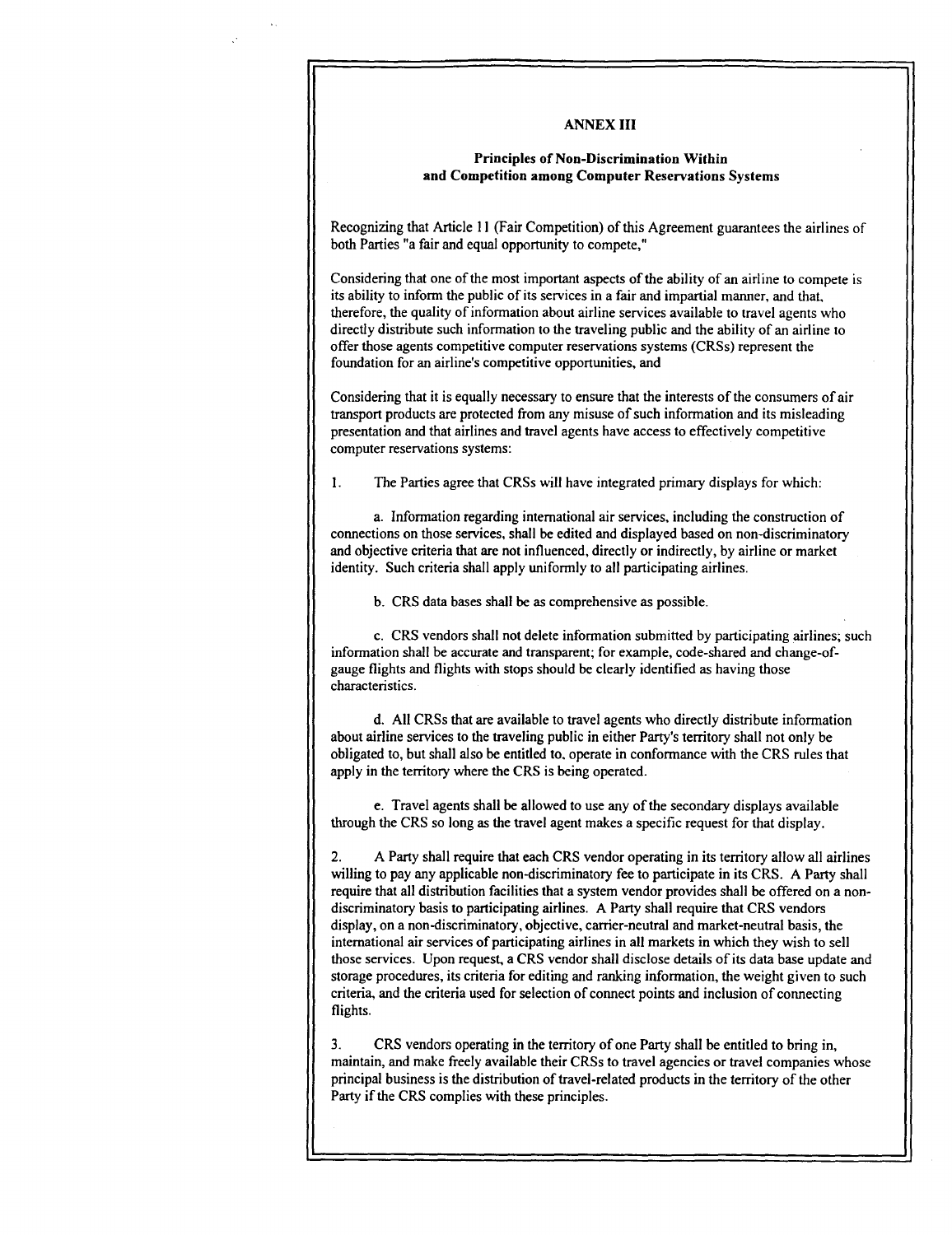2

4. Neither Party shall, in its territory, impose or permit to be imposed on the CRS vendors of the other Party more stringent requirements with respect to access to and use of communication facilities, selection and use of technical CRS hardware and software, and the technical installation of CRS hardware, than those imposed on its own CRS vendors .

5. Neither Party shall, in its territory, impose or permit to be imposed on the CRS vendors of the other Party more restrictive requirements with respect to CRS displays (including edit and display parameters), operation, or sale than those imposed on its own CRS vendors.

6. CRSs in use in the territory of one Party that comply with these principles and other relevant non-discriminatory regulatory, technical, and security standards shall be entitled to effective and unimpaired access in the territory of the other Party . One aspect of this is that a designated airline shall participate in such a system as fully in its homeland territory as it does in any system offered to travel agents in the territory of the other Party. Owners/operators of CRSs of one Party shall have the same opportunity to own/operate CRSs that conform to these principles within the territory of the other Party as do owners/operators of that Party . Each Party shall ensure that its airlines and its CRS vendors do not discriminate against travel agents in their homeland territory because of their use or possession of a CRS also operated in the territory of the other Party .